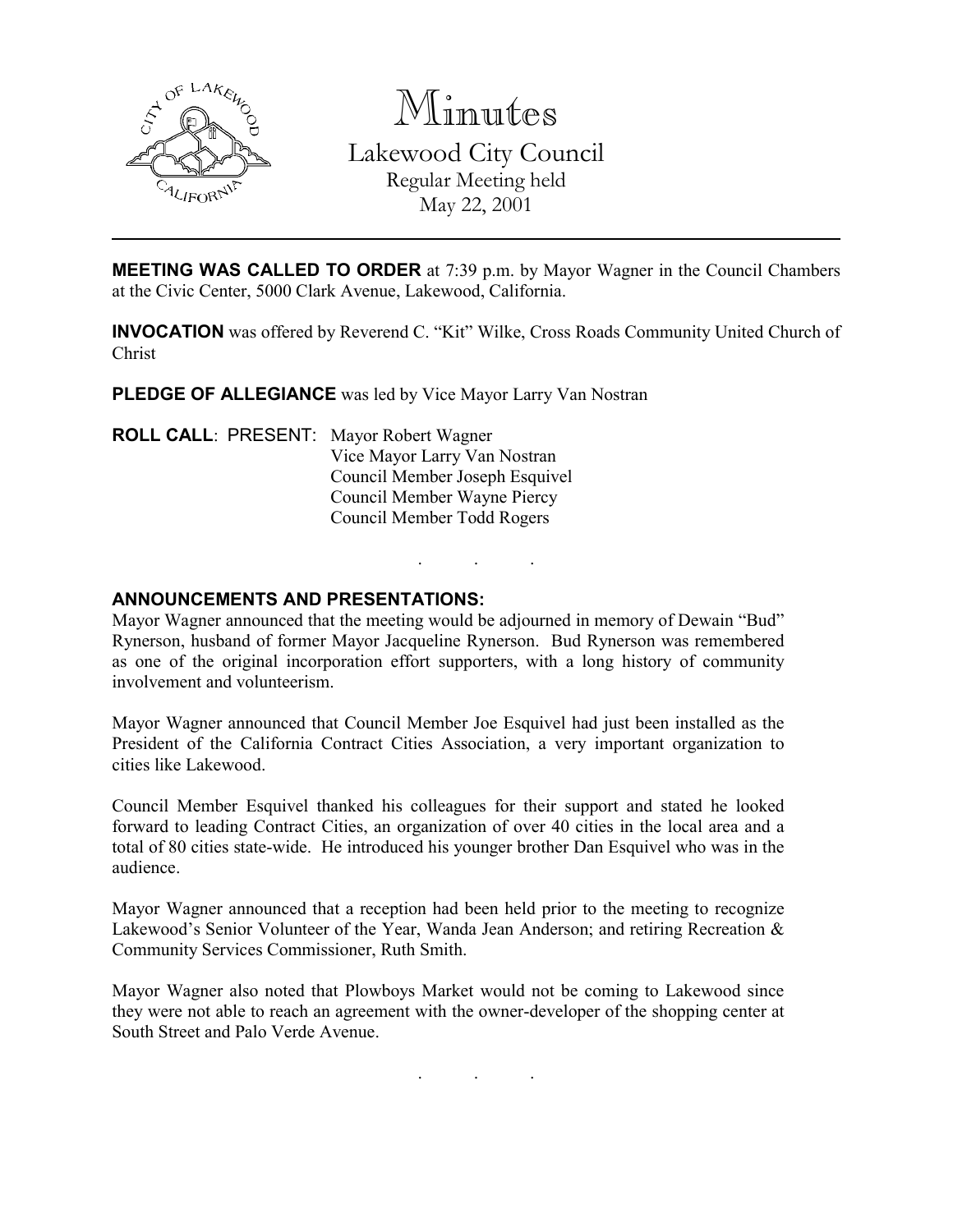### ROUTINE ITEMS:

Council Member Esquivel requested that Routine Item 1 be considered separately.

COUNCIL MEMBER ESQUIVEL MOVED AND COUNCIL MEMBER PIERCY SECONDED TO APPROVE ROUTINE ITEMS 2 THROUGH 6.

- RI-2 Approval of Personnel Transactions
- RI-3 Approval of Registers of Demands dated May 3, May 10, and May 17, 2001
- RI-4 Approval of Monthly Report of Investment Transactions
- RI-5 RESOLUTION NO. 2001-20; A RESOLUTION OF THE CITY COUNCIL OF THE CITY OF LAKEWOOD PROHIBITING THE PARKING OR STANDING OF VEHICLES BETWEEN 7 A.M. AND 12 P.M. ON MONDAY OF EACH WEEK FOR STREET SWEEPING PURPOSES ON BOTH SIDES OF DANELAND STREET BETWEEN DEEBOYAR AVENUE AND CANDLEWOOD STREET EXCLUDING THE EAST SIDE OF PARK DRIVE
- RI-6 RESOLUTION NO. 2001-21; A RESOLUTION OF THE CITY COUNCIL OF THE CITY OF LAKEWOOD PROHIBITING THE PARKING OR STANDING OF VEHICLES ON THE WEST SIDE OF PALO VERDE AVENUE BETWEEN ALLINGTON STREET AND SOUTH STREET WITHIN THE CITY OF LAKEWOOD

UPON ROLL CALL VOTE, THE MOTION WAS APPROVED:

AYES: COUNCIL MEMBERS: Esquivel, Piercy, Van Nostran, Rogers and Wagner NAYS: COUNCIL MEMBERS: None

RI-1 Approval of Minutes of the Meeting held April 24, 2001

VICE MAYOR VAN NOSTRAN MOVED AND COUNCIL MEMBER PIERCY SECONDED TO APPROVE ROUTINE ITEM 1. UPON ROLL CALL VOTE, THE MOTION WAS APPROVED:

AYES: COUNCIL MEMBERS: Piercy, Van Nostran, Rogers and Wagner NAYS: COUNCIL MEMBERS: None ABSTAIN: COUNCIL MEMBERS: Esquivel

. . .

# CLOSED SESSION:

At 7:57 p.m., Mayor Wagner announced that based on the confidential written report of the City Attorney, the City Council would adjourn to a closed session to confer with and receive advice from its legal counsel pursuant to Government Code §54956.9(c) pertaining to its decision to initiate litigation in one case.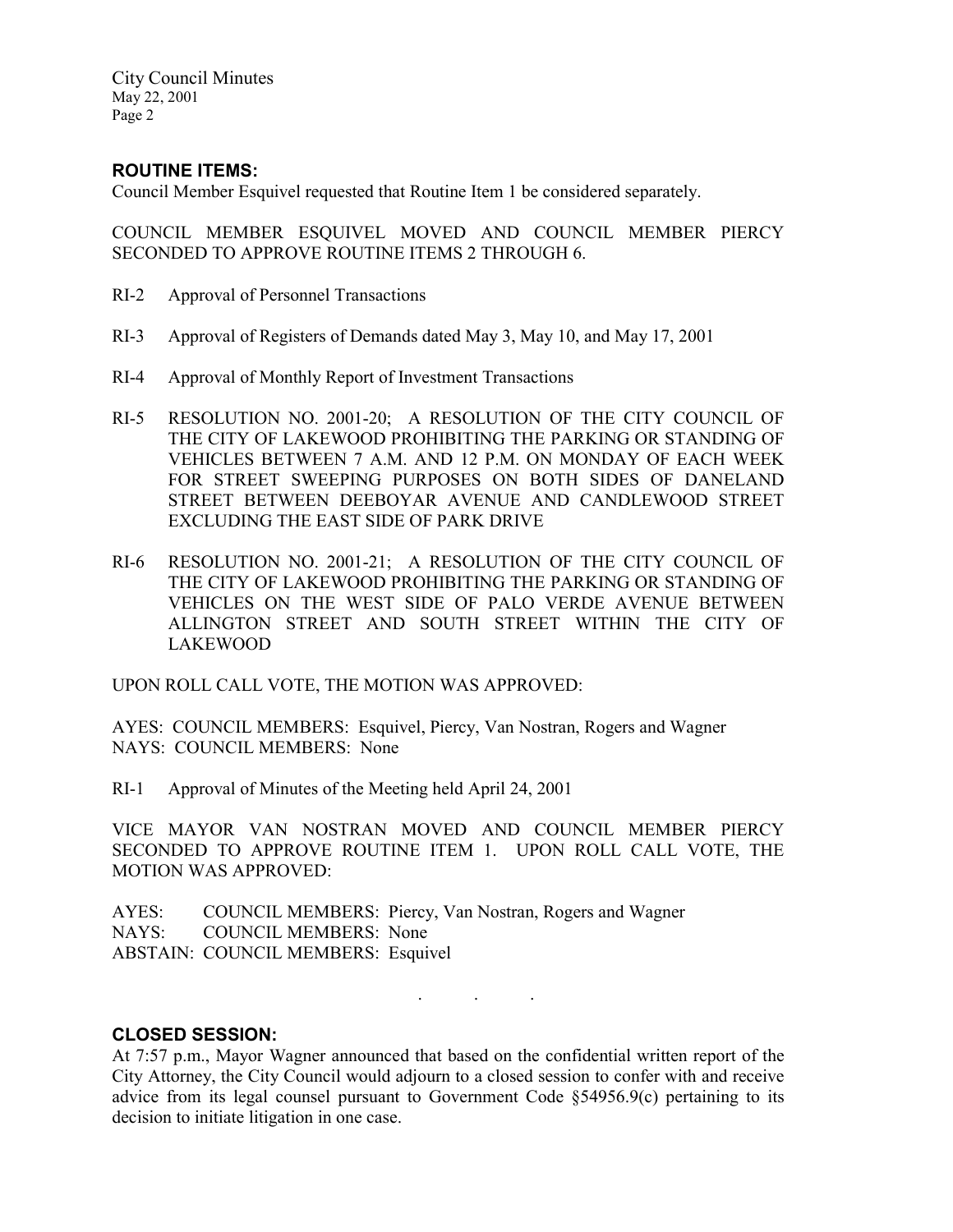At 8:16 p.m., the City Council reconvened and Mayor Wagner announced that having met in closed session the Council had received advice and given direction to its legal counsel.

## 1.1 • RESOLUTION OF NECESSITY FOR ACQUISITION BY EMINENT DOMAIN, PEERLESS WATER

. . .

Mayor Wagner announced that the public hearing on this item would be continued to the next regular meeting on June 12, 2001. There being no objection, it was so ordered.

. . .

#### 1.2 • PURCHASING BID 01-3, INGERSOLL-DRESSER SUBMERSIBLE PUMP

Director of Finance, Larry Schroeder, gave a brief oral presentation based on the memorandum contained in the agenda packet and stated four sealed bids had been received for the purchase of an Ingersoll-Dresser submersible pump for Well #15A. He noted that the low bidder had proposed supplying an alternate motor which met specifications and that they would be able to deliver much more quickly. It was the recommendation of staff that the City Council award the bid and authorize the purchase of the submersible pump from SoCal Pump & Well Service, Inc. in the amount of \$30,828.75.

Mayor Wagner opened the public hearing at 8:18 p.m. and called for anyone in the audience wishing to address the City Council on this matter. There was no response.

VICE MAYOR VAN NOSTRAN MOVED AND COUNCIL MEMBER ESQUIVEL SECONDED TO APPROVE STAFF'S RECOMMENDATION. UPON ROLL CALL VOTE, THE MOTION WAS APPROVED:

AYES: COUNCIL MEMBERS: Esquivel, Piercy, Van Nostran, Rogers and Wagner NAYS: COUNCIL MEMBERS: None

## 1.3 • PURCHASING BID 01-4, STORAGE TANKS AND DELIVERY OF SODIUM **HYPOCHLORITE**

 $\mathbf{r}$  .  $\mathbf{r}$  ,  $\mathbf{r}$  ,  $\mathbf{r}$  ,  $\mathbf{r}$  ,  $\mathbf{r}$  ,  $\mathbf{r}$ 

The Finance Director gave a brief oral presentation based on the memorandum contained in the agenda packet and stated one sealed bid had been received for the installation and rental of storage tanks and the delivery of 12.5% sodium hypochlorite for the water system. It was determined that the bid amount was excessive and exceeded the budgeted amount for the project. It was the recommendation of staff that the City Council reject the bid and direct that the purchase be re-bid at a later date.

Mayor Wagner opened the public hearing at 8:20 p.m. and called for anyone in the audience wishing to address the City Council on this matter. There was no response.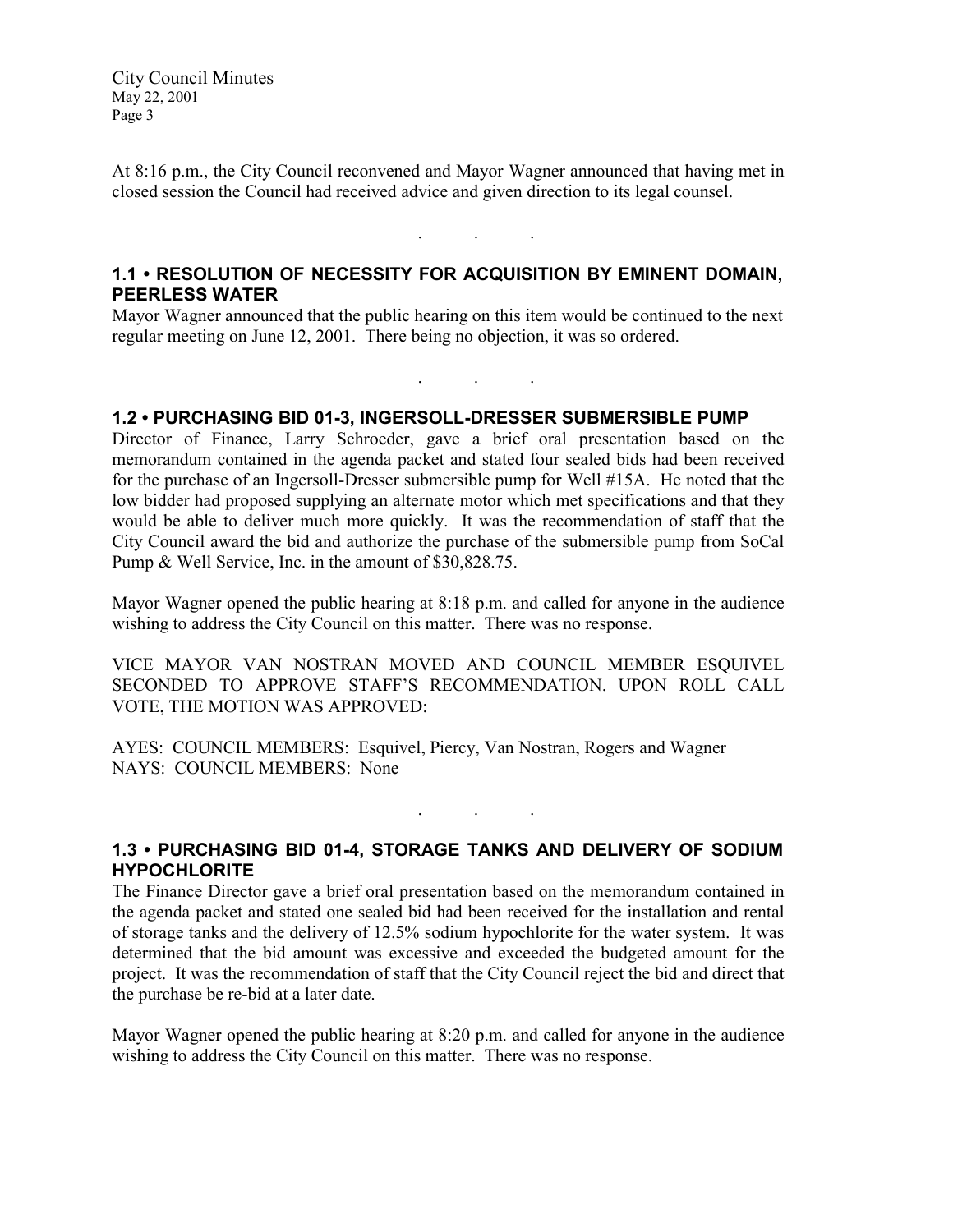#### 1.3 • PURCHASING BID 01-4, STORAGE TANKS AND DELIVERY OF SODIUM HYPOCHLORITE - Continued

COUNCIL MEMBER PIERCY MOVED AND COUNCIL MEMBER ROGERS SECONDED TO REJECT THE BID AND AUTHORIZE A RE-BID OF THE PROJECT. UPON ROLL CALL VOTE, THE MOTION WAS APPROVED:

AYES: COUNCIL MEMBERS: Esquivel, Piercy, Van Nostran, Rogers and Wagner NAYS: COUNCIL MEMBERS: None

## 1.4 • AWARD OF BID FOR PUBLIC WORKS PROJECT NO. 01-4, PEDESTRIAN AND WHEELCHAIR ACCESS PROJECT

. . .

Assistant Director of Public Works Max Withrow gave a brief oral presentation based on the memorandum contained in the agenda packet and reported four bids had been received for the pedestrian and wheelchair access project. The project would provide for the installation of 85 handicapped ramps around Lindstrom Elementary School, Mayfair High School, Palms Elementary School and Palms Park. It was the recommendation of staff that the City Council award the contract in the amount of \$64,655.00, with contingencies not to exceed the grant amount of \$68,500.00.

Mayor Wagner opened the public hearing at 8:25 p.m. and called for anyone in the audience wishing to address the City Council on this matter. There was no response.

COUNCIL MEMBER ROGERS MOVED AND COUNCIL MEMBER PIERCY SECONDED TO APPROVE STAFF'S RECOMMENDATION. UPON ROLL CALL VOTE, THE MOTION WAS APPROVED:

AYES: COUNCIL MEMBERS: Esquivel, Piercy, Van Nostran, Rogers and Wagner NAYS: COUNCIL MEMBERS: None

### 2.1 • AMENDMENT NO. 3 TO THE REDEVELOPMENT PLAN AND THE NEGATIVE DECLARATION FOR LAKEWOOD REDEVELOPMENT PROJECT AREA NO. 2

 $\mathbf{r}$  .  $\mathbf{r}$  ,  $\mathbf{r}$  ,  $\mathbf{r}$  ,  $\mathbf{r}$  ,  $\mathbf{r}$  ,  $\mathbf{r}$ 

Community Development Director Chuck Ebner gave a brief oral presentation based on the memorandum contained in the agenda packet and stated the next step in the process to amend the redevelopment plan for Project Area No. 2 would be for the City Council to set a public hearing date. It was the recommendation of staff that the City Council adopt the proposed resolution setting the date for a joint public hearing with the Lakewood Redevelopment Agency on June 26, 2001.

RESOLUTION NO. 2001-22; A RESOLUTION OF THE CITY COUNCIL OF THE CITY OF LAKEWOOD CONSENTING TO A JOINT PUBLIC HEARING WITH RESPECT TO AMENDMENT NO. 3 TO THE REDEVELOPMENT PLAN AND NEGATIVE DECLARATION FOR THE LAKEWOOD REDEVELOPMENT PROJECT AREA NO. 2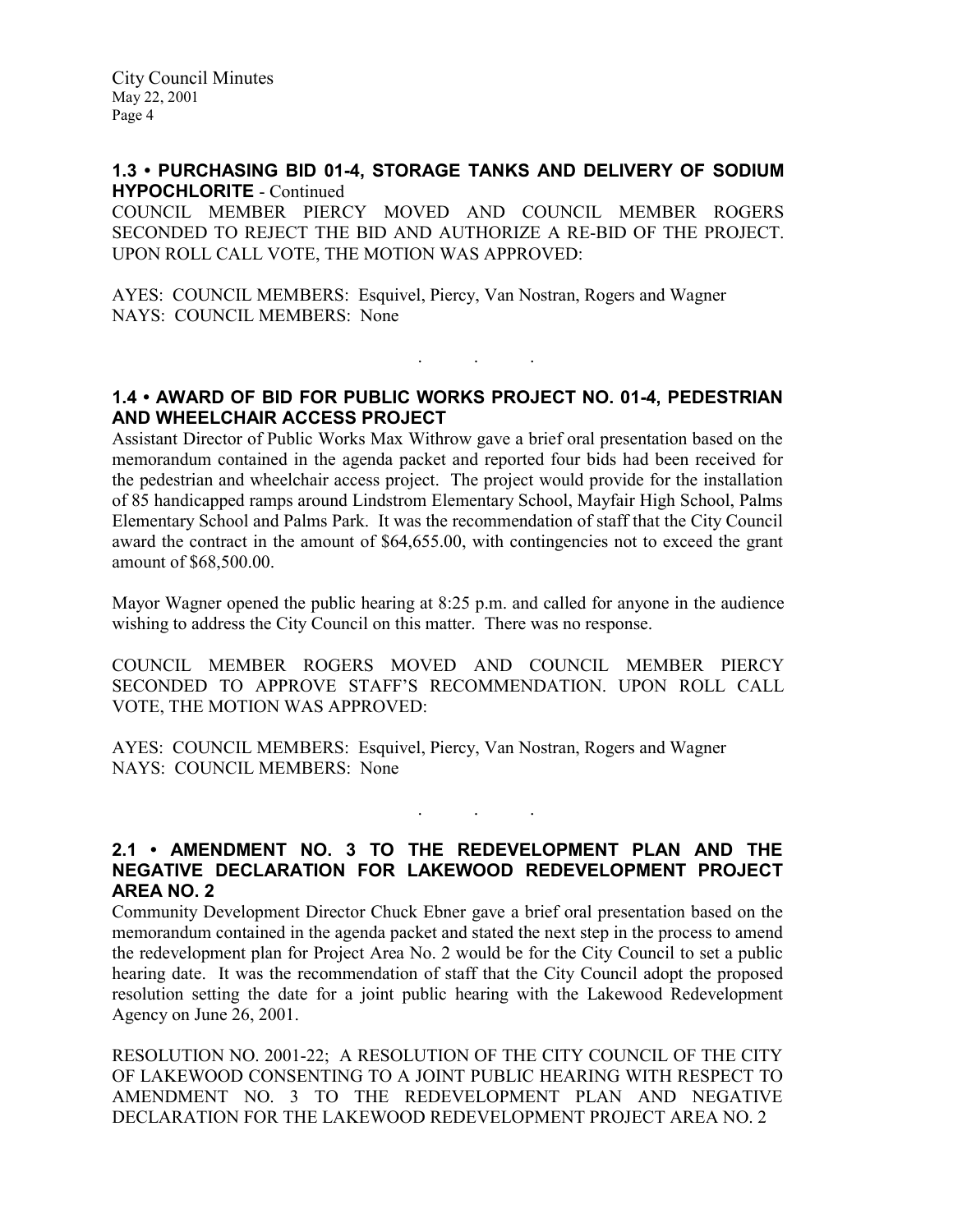#### 2.1 • AMENDMENT NO. 3 TO THE REDEVELOPMENT PLAN AND THE NEGATIVE DECLARATION FOR LAKEWOOD REDEVELOPMENT PROJECT AREA NO. 2 – Continued

VICE MAYOR VAN NOSTRAN MOVED AND COUNCIL MEMBER ROGERS SECONDED TO ADOPT RESOLUTION NO. 2001-2 SETTING THE JOINT PUBLIC HEARING. UPON ROLL CALL VOTE, THE MOTION WAS APPROVED:

AYES: COUNCIL MEMBERS: Esquivel, Piercy, Van Nostran, Rogers and Wagner NAYS: COUNCIL MEMBERS: None

#### 3.1 • PURCHASE AND INSTALLATION OF ENGINE ANALYSIS EQUIPMENT FOR FLEET MAINTENANCE

. . .

The Director of Finance gave a brief oral presentation based on the memorandum contained in the agenda packet and reported the 2000-2001 budget provided for the purchase of an engine analyzer/scope for use in the Central Garage. Using the purchasing process that allowed the City to receive the same pricing that the State of California had received at bid (CMAS), a suitable product was identified. It was the recommendation of staff that the City Council authorize the purchase of the main dyno and component part from Snap-on Industrial at the CMAS price of \$35,957.44.

Mr. Schroeder confirmed for Vice Mayor Van Nostran that the proposed equipment was the current state-of-the-art and would meet the City's needs for years to come.

VICE MAYOR VAN NOSTRAN MOVED AND COUNCIL MEMBER PIERCY SECONDED TO APPROVE STAFF'S RECOMMENDATION. UPON ROLL CALL VOTE, THE MOTION WAS APPROVED:

AYES: COUNCIL MEMBERS: Esquivel, Piercy, Van Nostran, Rogers and Wagner NAYS: COUNCIL MEMBERS: None

#### 3.2 • PUBLIC NUISANCE AND SUBSTANDARD PROPERTY AT SILVA STREET

. . .

City Attorney John S. Todd briefly reviewed his memorandum contained in the agenda packet and advised that in addition to his memorandum, the agenda packet contained a copy of the minute finding and order adopted by the Planning and Environment Commission on December 7, 2000; a copy of the memorandum from the City Attorney to the Director of Community Development, dated May 16, 2001; and a copy of the letter from the City Attorney to Bonnie J. Martin, dated May 16, 2001. He stated that the property located at Silva Street had become a public nuisance with overgrown weeds and vegetation; deteriorated condition of paint on house and garage trim and garage door; and trash and debris in the rear yard. He asked if the property owner or a representative of the property owner was in the audience. There was no response. He stated that the current condition of the